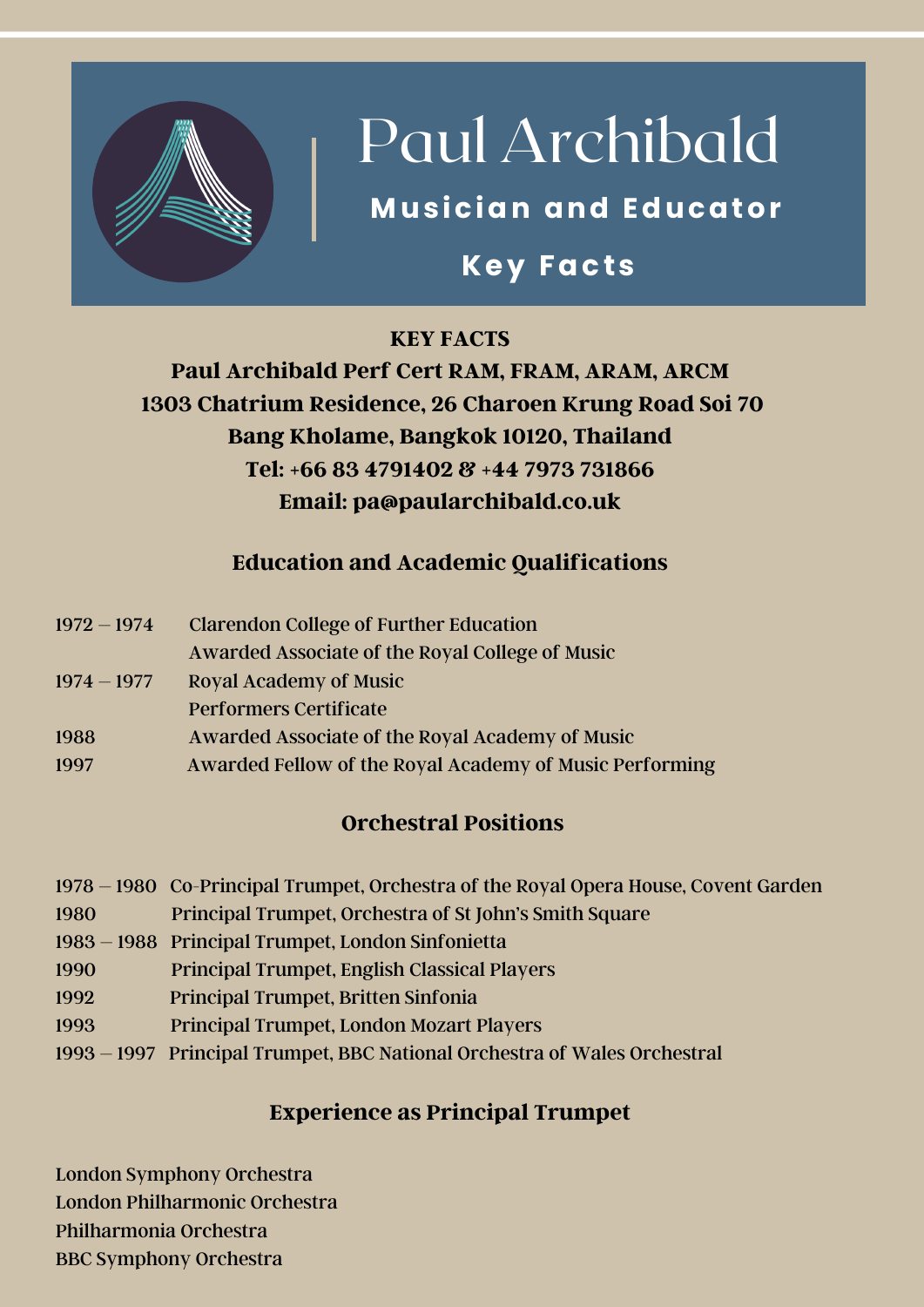

Orchestra of the Royal Opera House Orchestra of the English National Opera Royal Philharmonic Orchestra Royal Philharmonic Concert Orchestra Academy of St Martin-in-the-Fields English Chamber Orchestra BBC Philharmonic Orchestra City of London Sinfonia BBC Scottish Symphony Orchestra BBC National Orchestra of Wales English National Ballet Orchestra of the Royal Ballet London Concert Orchestra Bournemouth Symphony Orchestra BBC Concert Orchestra

### **Chamber Music Experience**

| 1974          | <b>Founder member of English Brass</b>    |
|---------------|-------------------------------------------|
| $1980 - 1985$ | Member of the Philip Jones Brass Ensemble |
| $1981 - 1984$ | <b>Member of Capricorn</b>                |
| $1983 - 1988$ | Member of the Nash Ensemble               |
| 1994          | Member of the Fibonacci Sequence          |

### **Solo and Concerto Experience**

- London Philharmonic Orchestra
- Bournemouth Symphony Orchestra
- Nice Chamber Orchestra
- BBC National Orchestra of Wales
- London Sinfonietta
- Chamber Orchestra of Europe
- English Classical Players
- Britten Sinfonia
- London Concert Orchestra
- London Mozart Players
- Orchestra of St John's Brandenburg Sinfonia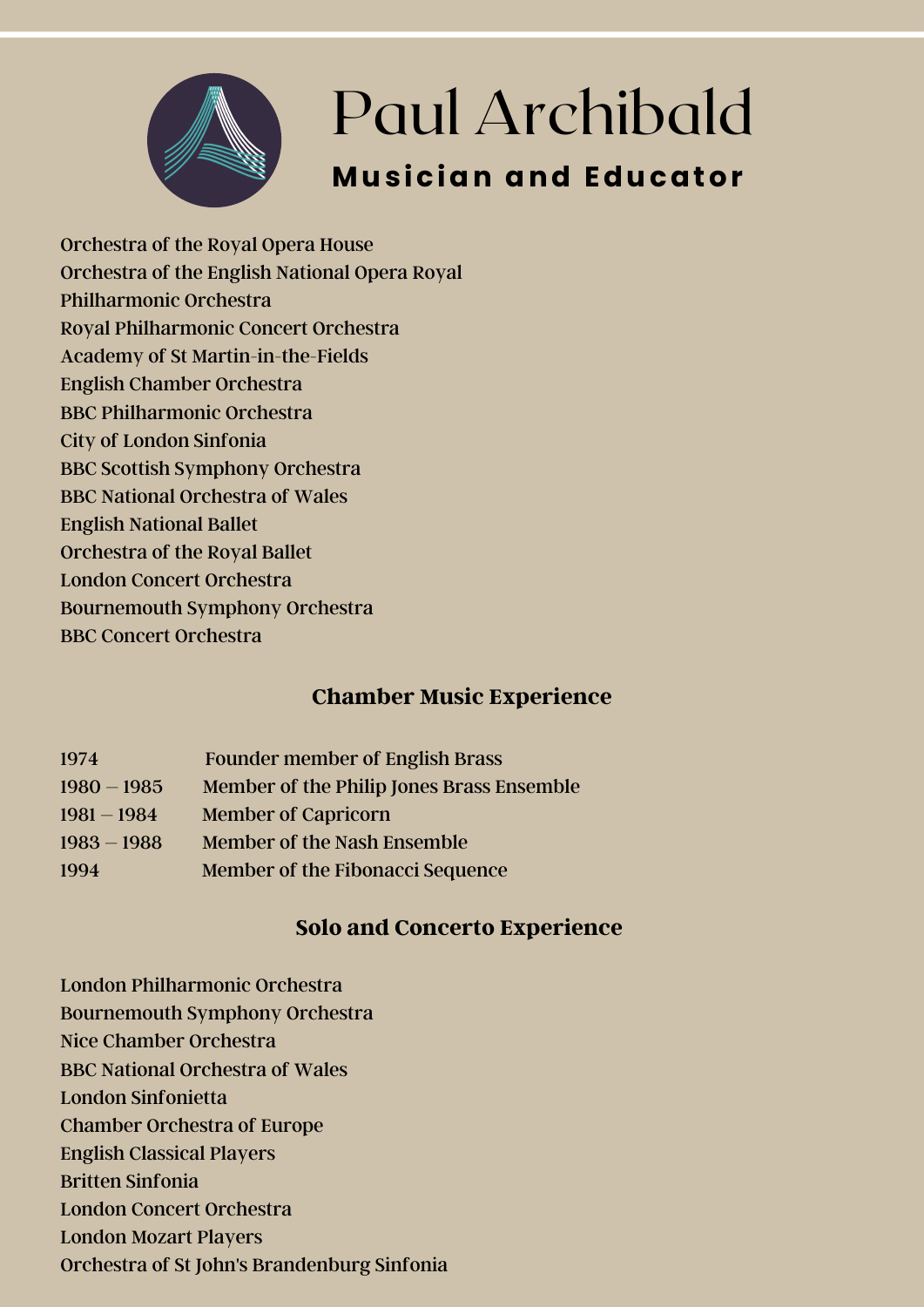

### Paul Archibald **Musician and Educator**

### **Film Soundtracks include:**

Sponge Bob Squarepants Racing Stripes Sahara Kingdom of Heaven Music Junkies James Bond: Never Say Never Say Die Batman Superman Enemy at the Gate Moulin Rouge Gladiator Chicken Run Napoleon Scandal Madagascar Chrystal Cathedral Quest for a Heart 300 **Closer** Project Ice Legend of the Lost Key Harry Potter State of Play Monsters vs Aliens Tom Jones Peter Pan Planet Earth A Hard Act to Follow Corpse Bride Sweeney Todd Shrek and Shrek 3 Mr Bean's Holiday Clockwise Pirates of the Caribbean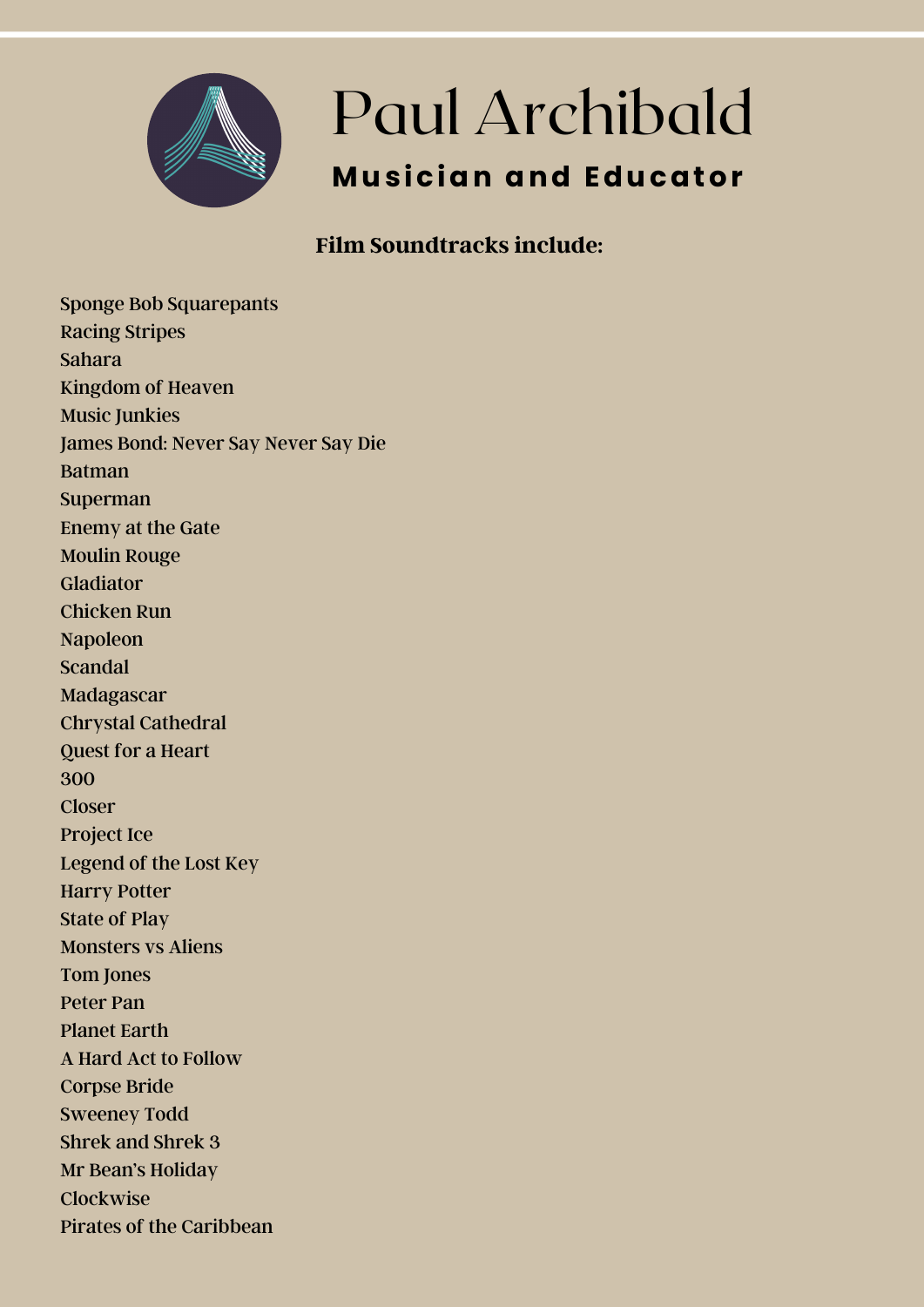

### Paul Archibald **Musician and Educator**

Elizabeth I The Golden Compass Chronicles of Narnia Fool's Gold John Adams The Edge of Love Bee Movie Notting Hill The Olympiads Anna Kareninna

#### **Backing Tracks for Solo Artists and Groups**

Barbara Streisand Shirley Bassey Robbie Williams Sir Bob Geldoff Style Council **Oasis** Bloc Party

### **Teaching Experience**

| $1976 - 1979$ | <b>Trumpet Tutor, Dulwich College</b>                               |
|---------------|---------------------------------------------------------------------|
| $1980 - 1985$ | <b>Trumpet Tutor, London College of Music</b>                       |
| $1985 - 1989$ | Trumpet Tutor, Guildhall School of Music & Drama                    |
| $1989 - 1993$ | Trumpet Tutor, Royal Military School of Music, Kneller Hall         |
| $1997 - 2001$ | Trumpet Tutor, Royal Welsh College of Music & Drama                 |
| $1997 - 1999$ | <b>Trumpet Tutor, Bath Spa University</b>                           |
| $2000 - 2005$ | <b>Trumpet Tutor, Royal Academy of Music</b>                        |
| $1999 - 2008$ | <b>Trumpet Tutor, Royal College of Music</b>                        |
| $2008 - 2009$ | Head of Wind, Brass & Percussion, Guildhall School of Music & Drama |
| 2009          | Visiting Trumpet Tutor, Leeds College of Music                      |
| $2010 - 2011$ | Consultant, University of Trinidad and Tobago                       |
| 2010          | <b>English Brass Academy</b>                                        |
| 2012          | <b>Britten Sinfonia Academy Music Course</b>                        |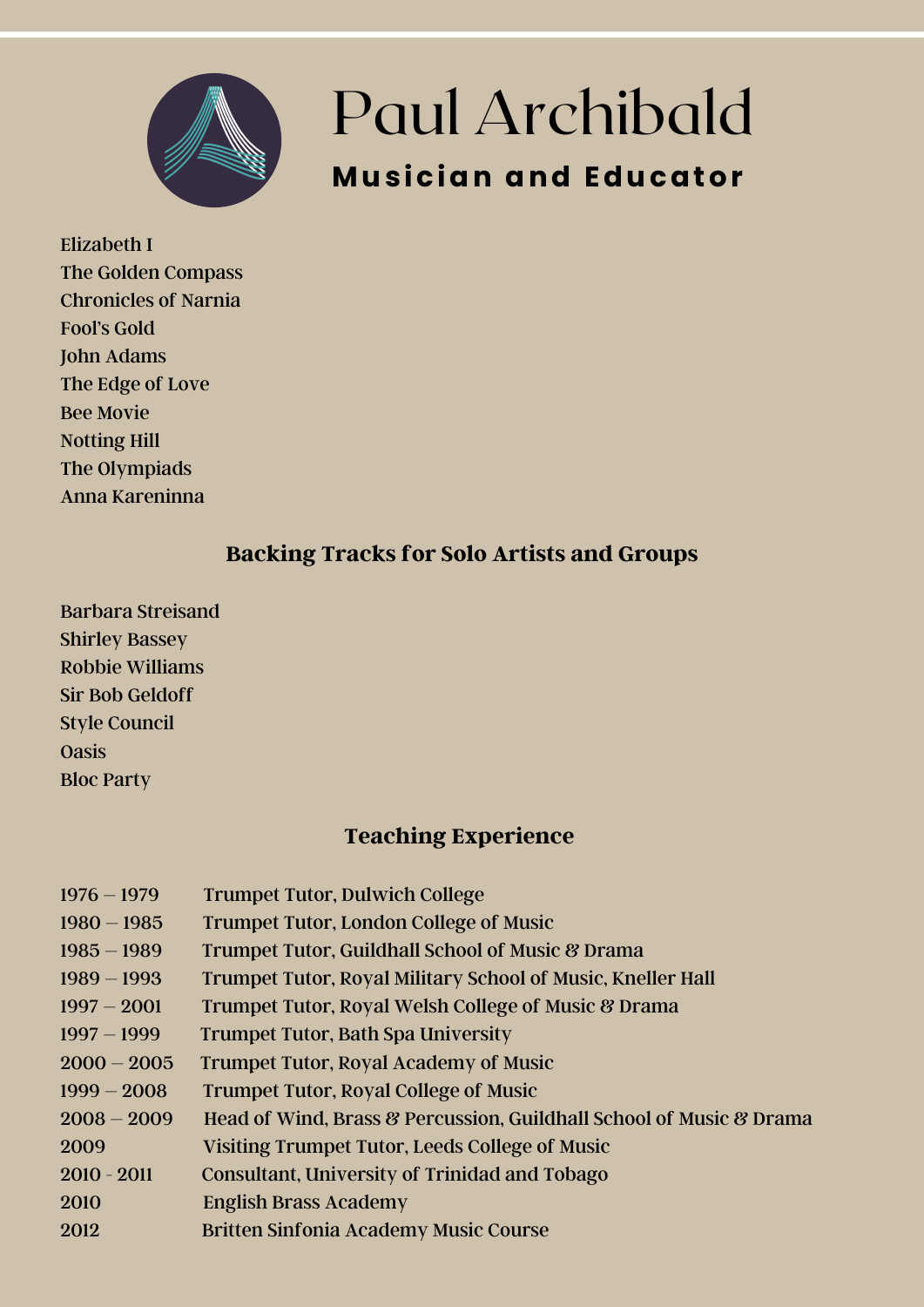

#### **Masterclasses in the following countries:**

USA Canada Germany Austria Italy Poland Malta Spain Japan Thailand South Korea Myanmar India Pakistan Bangladesh Sri Lanka Indonesia China Luxembourg Australia Denmark Finland Greece Ireland Israel Malaysia Singapore Qatar Ethiopia Ukraine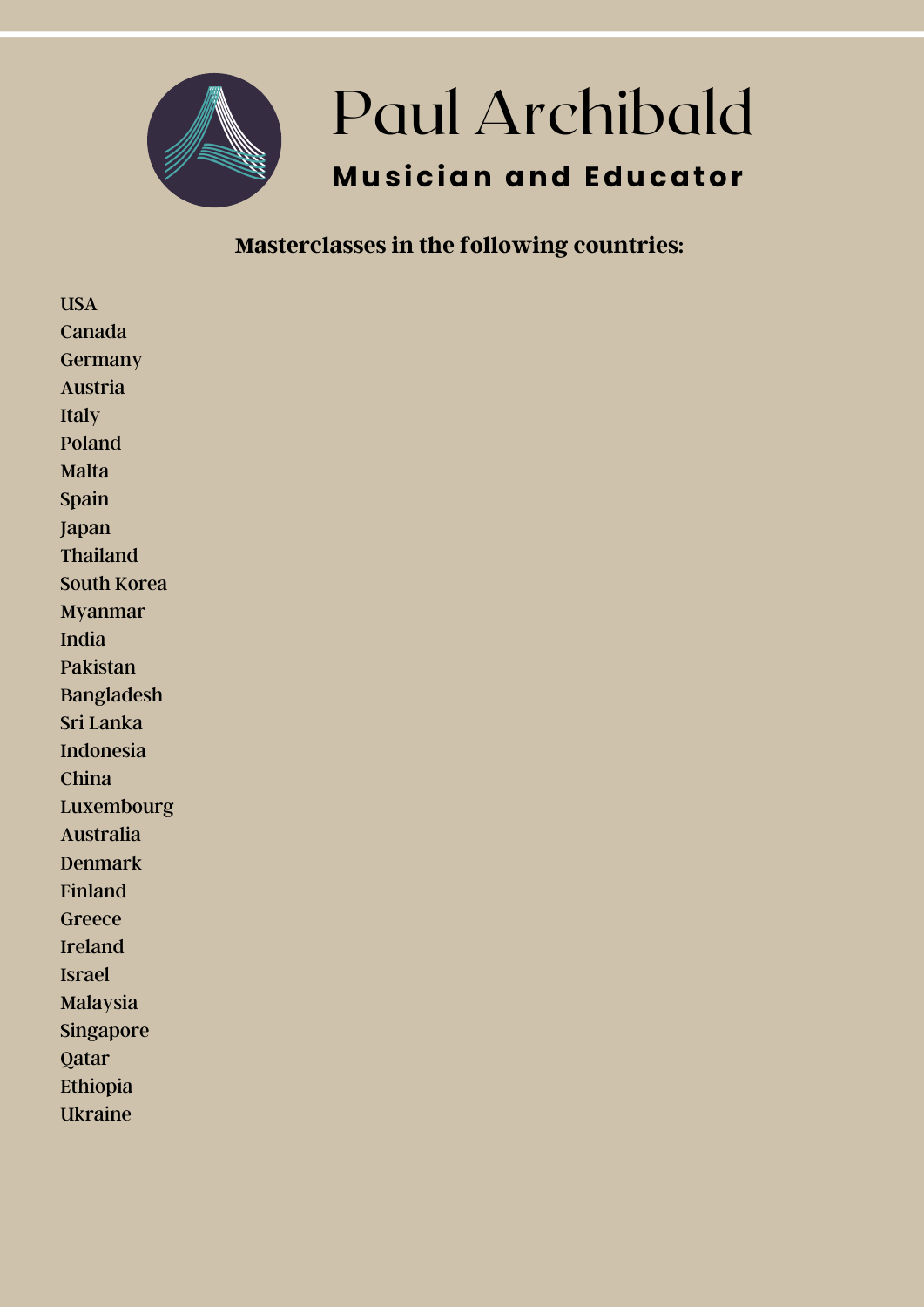

### Paul Archibald **Musician and Educator**

### **Discography**

**Joseph Haydn** Trumpet Concerto National Philharmonic Orchestra/Charles Gerhardt **Johann Nepomuk Hummel** Trumpet Concerto National Philharmonic Orchestra/Charles Gerhardt **George Frederick Handel** Concerto Grosso IX National Philharmonic Orchestra/Charles Gerhardt **Trad. arr Malcolm Smith** Carnival of Venice National Philharmonic Orchestra/Charles Gerhardt **Joie de Vivre** French Music for Trumpet and Piano/Brass Classics **Divertissement** Popular Classics for Trumpet and Piano/Brass Classics **Russian Brass!** English Brass Ensemble/ASV **Lyric Brass** English Brass Ensemble/ASV **Toccata** English Brass Ensemble/ASV **A Night in Vienna** English Brass Ensemble/Brass Classics **JS Bach arr Archibald** Toccata & Fugue in D Minor English Brass Ensemble **The World of Clarence Adoo** Paul Archibald and the English Brass Ensemble **Camille Saint-Saens** Septet Virgin Classics/Nash Ensemble **Johann Nepomuk Hummel** Septet Capricorn/Hyperion Francis **Francis Poulenc** Trio for Trumpet, Horn and Trombone Fibonacci Sequence **Proclamation** International Celebrity Trumpet Ensemble Director: Paul Archibald/Brass Classics **Hodie Gloriosa** London Mozart Players Brass Ensemble Director: Paul Archibald/Brass Classics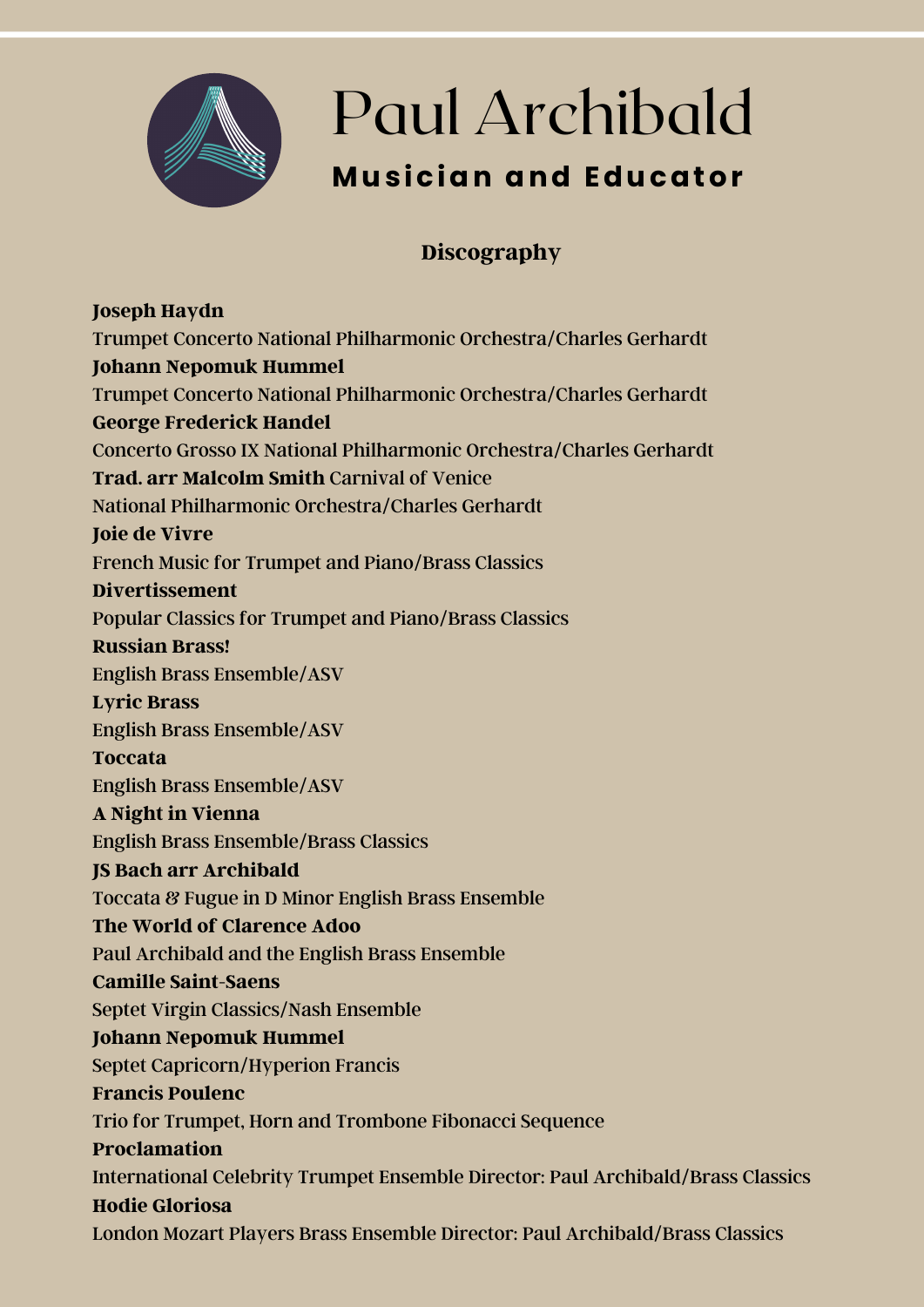

# Paul Archibald

### **Musician and Educator**

#### **Dmitri Shostakovich**

Concerto No 1 for piano, trumpet and strings Alain Lefèvre (piano), David Lefèvre (violin) and Paul Archibald (trumpet), London Mozart Players, Mathias Bamert (conductor). Winner of Canada's JUNO Award for the Classical Album of the Year: Large Ensemble or Soloist(s) with Large Ensemble Accompaniment **Toru Takemitsu** Paths for Solo Trumpet, Brass Classics **Michael Nyman** Flugelhorn and Piano, Brass Classics **Paul Archibald** Easy Vibes, Brass Classics **Paul Archibald** Arbanista No 1, Brass Classics **Erik Leidzen** A Happy Day, Paul Archibald and English Brass Ensemble, Brass Classics **Andre Jolivet** Heptade (selected movements) Paul Archibald and Simon Limbrick (percussion) Brass Classics **Marcel Bitsch arr. Archibald** Etudes Nos 1, 2 & 3, Paul Archibald and Simon Limbrick (percussion), Brass Classics **Cecilia McDowall** Cool It, Paul Archibald and Simon Limbrick (percussion) Brass Classics **Paul Archibald** Homage to Chet Baker: All The Things You Are Paul Archibald and Simon Limbrick (percussion) Brass Classics **Alan Hovhaness** Prayer of St Gregory, Paul Archibald & Mariko Ono (piano), Brass Classics **Jean Francaix** Le Gay Paris, Paul Archibald & Blue Note Music, Brass Classics

### **Music Publishing**

Editor of two series of brass music for Brass Wind Publications: The Paul Archibald Collection The English Brass Collection